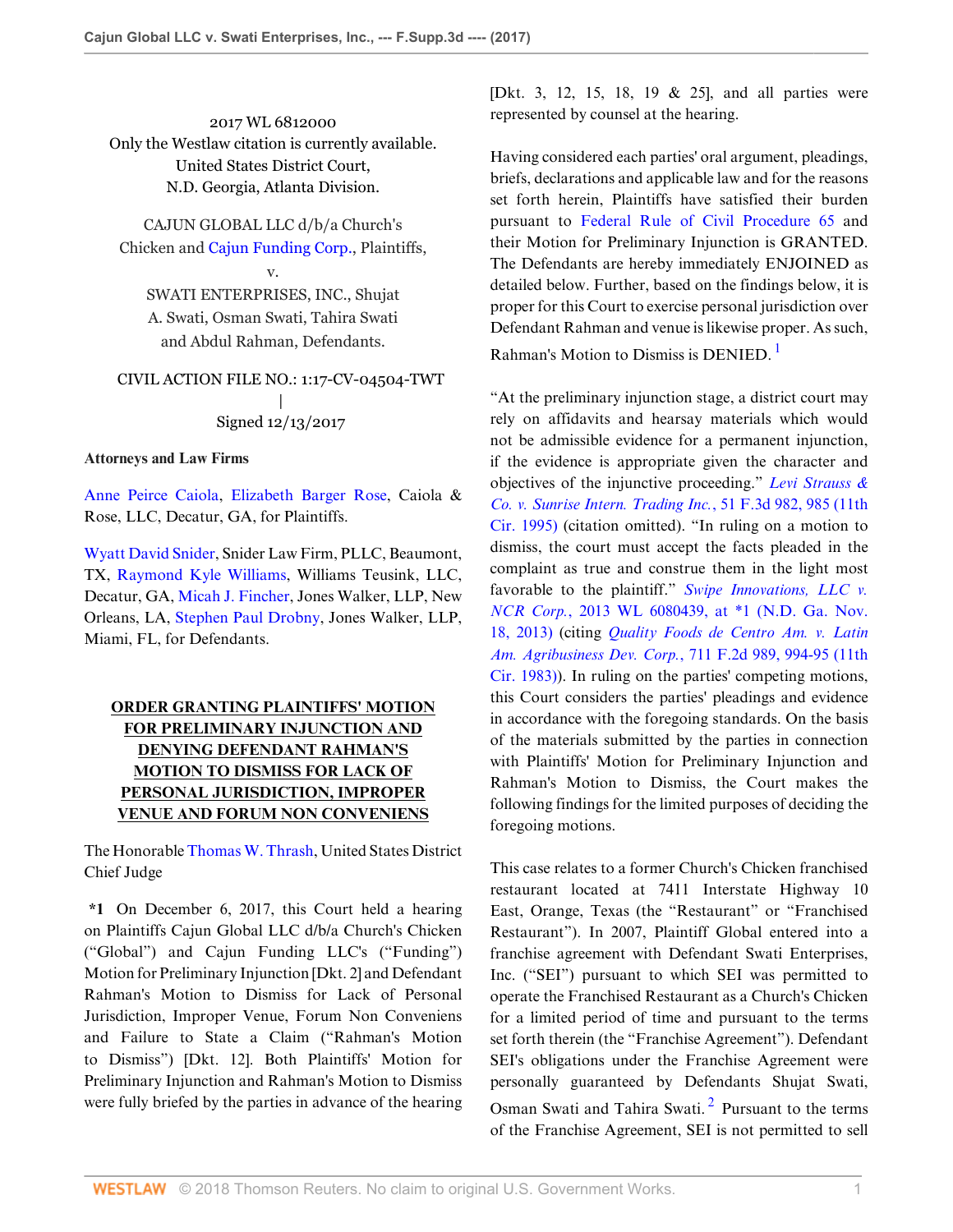or transfer the Franchise Agreement without Plaintiff Global's written knowledge and consent. Nevertheless, only two months after the Franchise Agreement was executed, Defendant Osman Swati purportedly sold the Franchised Restaurant to Defendant Rahman without Plaintiffs' knowledge or consent (the "Sale"). Rahman never signed the Franchise Agreement. Rahman claims that he never received a copy of the Franchise Agreement in connection with the Sale and that he was unaware of its existence until recently.

**\*2** While this Court has not made any findings as to the legitimacy or legal effectiveness of the Sale, Defendants acknowledge that they intended for the Sale to transfer the Franchised Restaurant to Rahman and that thereafter, Rahman performed under the Franchise Agreement as if he were the franchisee and accepted the benefits of the Franchise Agreement as if he were a franchisee. While Rahman never signed the Franchise Agreement or any other similar agreement with Plaintiffs, Rahman, acting in concert with the Swati Defendants, remitted royalties and marketing fees to Plaintiffs, used the Church's Chicken federally registered trademarks, received operational training and support from Plaintiff Global, allowed Plaintiff Global to periodically inspect the Franchised Restaurant, addressed operational deficiencies that were found during inspections, and obtained Plaintiffs' confidential operations manual. Plaintiffs allege that based on representations that had been made by all Defendants throughout the ten-year franchise term, Plaintiffs understood at all times that Rahman was the manager for the Swati Defendants and that SEI remained the franchisee and owner of the Franchised Restaurant.

Upon the expiration of the Franchise Agreement in May 2017, Defendant Rahman re-branded the Franchised Restaurant as "Orange Fried Chicken," a similar quickservice restaurant specializing in the sale fried chicken. Orange Fried Chicken also uses a logo, marks and other décor that are confusingly similar to the Church's Chicken logo and Marks. Thereafter, Plaintiffs demanded that Defendants cease and desist the use of confusingly similar marks at the former Franchised Restaurant. Plaintiffs also demanded that Defendants cease and desist operating Orange Fried Chicken, which Plaintiffs claim violates the post-expiration non-compete provision in the Franchise Agreement. Upon Defendants refusal to comply with Plaintiffs' demands, Plaintiffs filed this action seeking to enjoin all Defendants from, among other things,

continuing to infringe on Plaintiffs' trademarks and continuing to violate the non-compete in the Franchise Agreement.

Specifically, the Franchise Agreement provides that upon expiration or termination of the Franchise Agreement, the franchisee may not "for a period of two years, own, maintain, engage in, or have any interest in any restaurant business that specializes in the sale of chicken or has a method of operation or trade dress similar to that employed in the System and that is located within a 25-mile radius of (i) any Franchised Location or (ii) the location of any other Church's Restaurant that is in existence as of the date of the expiration or earlier termination of this Agreement."

The Swati Defendants do not oppose the injunctive relief that Plaintiffs seek. However, the Swati Defendants claim that they cannot bring the former Franchised Restaurant into compliance with Plaintiffs' demands because they no longer own or control the Restaurant. Rahman, who acknowledges he owns and controls the Restaurant, nevertheless claims that he is not bound by the non-compete and other post-expiration obligations in the Franchise Agreement because he did not sign the Franchise Agreement. Similarly, Rahman asserts in his Motion to Dismiss that as a non-signatory to the Franchise Agreement, the personal jurisdiction and venue selection provisions contained therein do not apply to him.

#### **ANALYSIS**

Plaintiffs have satisfied their burden pursuant to [Federal](http://www.westlaw.com/Link/Document/FullText?findType=L&pubNum=1000600&cite=USFRCPR65&originatingDoc=I42a4a320f27911e7b393b8b5a0417f3d&refType=LQ&originationContext=document&vr=3.0&rs=cblt1.0&transitionType=DocumentItem&contextData=(sc.Default)) [Rule of Civil Procedure 65](http://www.westlaw.com/Link/Document/FullText?findType=L&pubNum=1000600&cite=USFRCPR65&originatingDoc=I42a4a320f27911e7b393b8b5a0417f3d&refType=LQ&originationContext=document&vr=3.0&rs=cblt1.0&transitionType=DocumentItem&contextData=(sc.Default)) and have established (1) a substantial likelihood of success on the merits; (2) that irreparable injury will be suffered unless the injunction issues; (3) that the threatened injury to the Plaintiffs outweighs whatever damage the proposed injunction may cause the Defendants; and (4) the injunction is not adverse to the public interest. *See, e.g., [McDonald's Corp. v.](http://www.westlaw.com/Link/Document/FullText?findType=Y&serNum=1998158847&pubNum=0000506&originatingDoc=I42a4a320f27911e7b393b8b5a0417f3d&refType=RP&fi=co_pp_sp_506_1306&originationContext=document&vr=3.0&rs=cblt1.0&transitionType=DocumentItem&contextData=(sc.Default)#co_pp_sp_506_1306) Robertson*[, 147 F.3d 1301, 1306 \(11th Cir. 1998\)](http://www.westlaw.com/Link/Document/FullText?findType=Y&serNum=1998158847&pubNum=0000506&originatingDoc=I42a4a320f27911e7b393b8b5a0417f3d&refType=RP&fi=co_pp_sp_506_1306&originationContext=document&vr=3.0&rs=cblt1.0&transitionType=DocumentItem&contextData=(sc.Default)#co_pp_sp_506_1306).

# **1. PLAINTIFFS HAVE A SUBSTANTIAL LIKELIHOOD OF SUCCESS ON THE MERITS OF THEIR CLAIMS**

Having determined that the Franchise Agreement's provisions are enforceable, the primary issue before the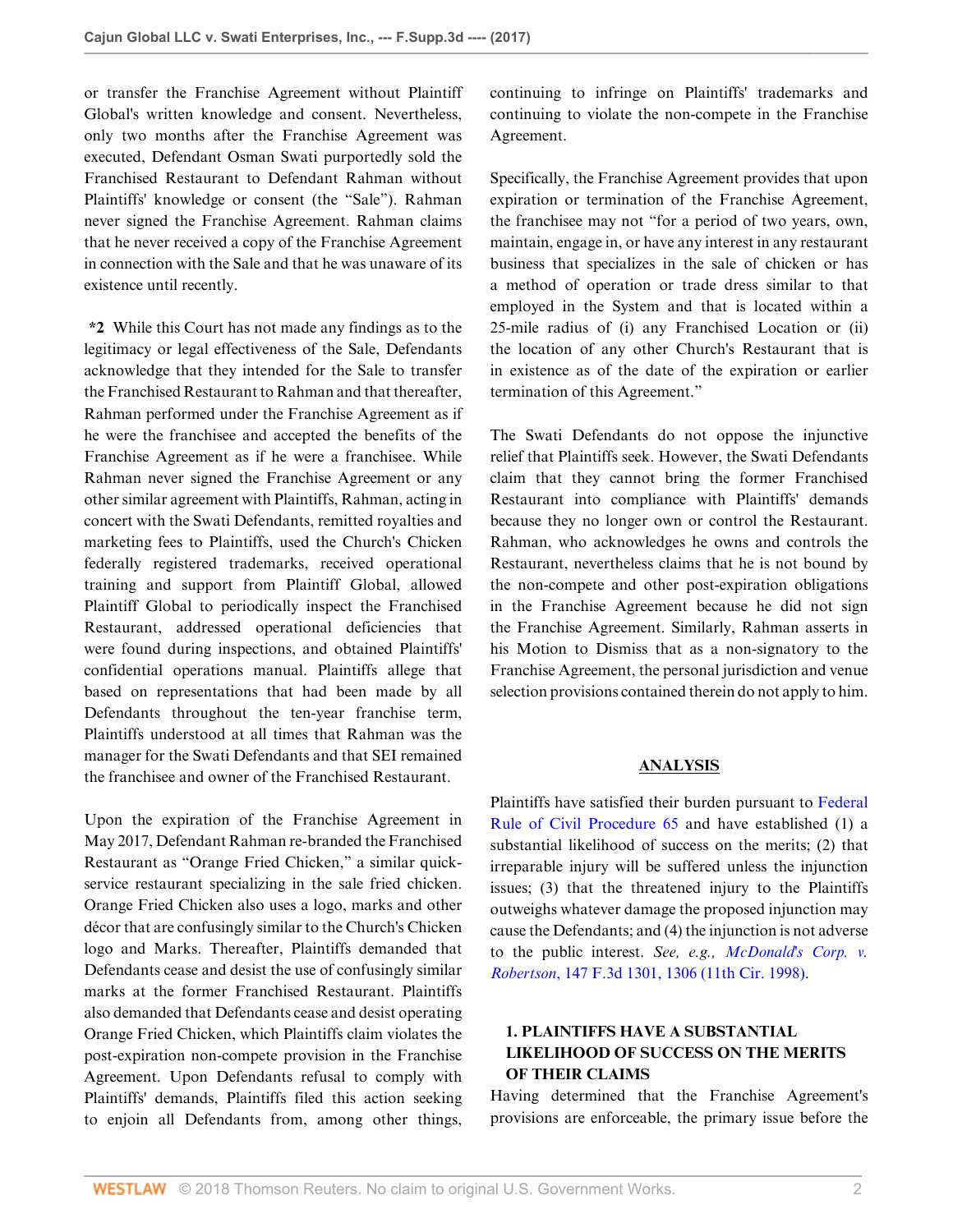Court is whether non-signatory Rahman is bound by the obligations in the Franchise Agreement, namely, the non-compete, personal jurisdiction provision and forum selection provision. Based on these circumstances where Defendants failed to disclose the Sale to Plaintiffs or obtain Plaintiffs' approval of the same, and where Rahman, acting in concert with the Swati Defendants, performed under the Franchise Agreement for nearly the entire ten-year term of the Franchise Agreement, it is justified and warranted to extend all terms of the Franchise Agreement to non-signatory Rahman, including the personal jurisdiction provision, forum selection clause, non-compete and other post-expiration obligations.

**\*3** [Rule 65](http://www.westlaw.com/Link/Document/FullText?findType=L&pubNum=1000600&cite=USFRCPR65&originatingDoc=I42a4a320f27911e7b393b8b5a0417f3d&refType=LQ&originationContext=document&vr=3.0&rs=cblt1.0&transitionType=DocumentItem&contextData=(sc.Default)) extends to "the parties to the action, their officers, agents, servants, employees and attorneys, and upon those persons in active concert or participation with them." Fed. R. Civ. P.  $65(d)(2)(C)$ . Even under Rahman's theory that he knew nothing about the Franchise Agreement, Rahman falls within the ambit of [Rule 65](http://www.westlaw.com/Link/Document/FullText?findType=L&pubNum=1000600&cite=USFRCPR65&originatingDoc=I42a4a320f27911e7b393b8b5a0417f3d&refType=LQ&originationContext=document&vr=3.0&rs=cblt1.0&transitionType=DocumentItem&contextData=(sc.Default)) as an owner, employee, and someone "in active concert and participation" with the Swati Defendants.

In addition, while it is true that non-signatories are generally not bound by contracts, " 'traditional principles of state law' may allow 'a contract to be enforced by or against nonparties to the contract through assumption, piercing the corporate veil, alter ego, incorporation by reference, third party beneficiary theories, waiver and estoppel.' " *[Lawson v. Life of the S. Ins. Co.](http://www.westlaw.com/Link/Document/FullText?findType=Y&serNum=2025844923&pubNum=0000506&originatingDoc=I42a4a320f27911e7b393b8b5a0417f3d&refType=RP&originationContext=document&vr=3.0&rs=cblt1.0&transitionType=DocumentItem&contextData=(sc.Default))*, 648 F.3d 1166 [\(11th Cir. 2011\)](http://www.westlaw.com/Link/Document/FullText?findType=Y&serNum=2025844923&pubNum=0000506&originatingDoc=I42a4a320f27911e7b393b8b5a0417f3d&refType=RP&originationContext=document&vr=3.0&rs=cblt1.0&transitionType=DocumentItem&contextData=(sc.Default)) (quoting *[Arthur Andersen LLP v. Carlisle](http://www.westlaw.com/Link/Document/FullText?findType=Y&serNum=2018732674&pubNum=0000780&originatingDoc=I42a4a320f27911e7b393b8b5a0417f3d&refType=RP&fi=co_pp_sp_780_631&originationContext=document&vr=3.0&rs=cblt1.0&transitionType=DocumentItem&contextData=(sc.Default)#co_pp_sp_780_631)*, [556 U.S. 624, 631 \(2009\)](http://www.westlaw.com/Link/Document/FullText?findType=Y&serNum=2018732674&pubNum=0000780&originatingDoc=I42a4a320f27911e7b393b8b5a0417f3d&refType=RP&fi=co_pp_sp_780_631&originationContext=document&vr=3.0&rs=cblt1.0&transitionType=DocumentItem&contextData=(sc.Default)#co_pp_sp_780_631)). Specifically, assumption and equitable estoppel apply here to prevent Rahman from performing under and reaping the benefits of the Franchise Agreement for ten years, and then repudiating the post-expiration obligations on the basis that he did not sign the Franchise Agreement. *See, generally, [Employers Ins. of Wausau v. Bright Metal Specialties,](http://www.westlaw.com/Link/Document/FullText?findType=Y&serNum=2001425649&pubNum=0000506&originatingDoc=I42a4a320f27911e7b393b8b5a0417f3d&refType=RP&originationContext=document&vr=3.0&rs=cblt1.0&transitionType=DocumentItem&contextData=(sc.Default)) Inc.*[, 251 F.3d 1316 \(11th Cir. 2001\)](http://www.westlaw.com/Link/Document/FullText?findType=Y&serNum=2001425649&pubNum=0000506&originatingDoc=I42a4a320f27911e7b393b8b5a0417f3d&refType=RP&originationContext=document&vr=3.0&rs=cblt1.0&transitionType=DocumentItem&contextData=(sc.Default)) (holding that a nonsignatory was bound by a contractual arbitration clause because even though he did not sign the contract with the arbitration provision, the non-signatory did sign a "Takeover Agreement" which "clearly reveals [his] intent to 'step in the shoes' of [the predecessor]"); *[A.L. Williams](http://www.westlaw.com/Link/Document/FullText?findType=Y&serNum=1988134254&pubNum=0000345&originatingDoc=I42a4a320f27911e7b393b8b5a0417f3d&refType=RP&fi=co_pp_sp_345_494&originationContext=document&vr=3.0&rs=cblt1.0&transitionType=DocumentItem&contextData=(sc.Default)#co_pp_sp_345_494) & Assoc., Inc. v. McMahon*[, 697 F. Supp. 488, 494 \(N.D.](http://www.westlaw.com/Link/Document/FullText?findType=Y&serNum=1988134254&pubNum=0000345&originatingDoc=I42a4a320f27911e7b393b8b5a0417f3d&refType=RP&fi=co_pp_sp_345_494&originationContext=document&vr=3.0&rs=cblt1.0&transitionType=DocumentItem&contextData=(sc.Default)#co_pp_sp_345_494) [Ga. 1988\)](http://www.westlaw.com/Link/Document/FullText?findType=Y&serNum=1988134254&pubNum=0000345&originatingDoc=I42a4a320f27911e7b393b8b5a0417f3d&refType=RP&fi=co_pp_sp_345_494&originationContext=document&vr=3.0&rs=cblt1.0&transitionType=DocumentItem&contextData=(sc.Default)#co_pp_sp_345_494) (finding that "a party cannot have it both ways; it cannot rely on the contract when it works to its advantage and then repute it when it works to its

disadvantage."); *[Quail Cruises Ship Management Ltd. v.](http://www.westlaw.com/Link/Document/FullText?findType=Y&serNum=2021777453&pubNum=0000999&originatingDoc=I42a4a320f27911e7b393b8b5a0417f3d&refType=RP&originationContext=document&vr=3.0&rs=cblt1.0&transitionType=DocumentItem&contextData=(sc.Default)) [Agencia De Viagens Cvc Tur Limitada](http://www.westlaw.com/Link/Document/FullText?findType=Y&serNum=2021777453&pubNum=0000999&originatingDoc=I42a4a320f27911e7b393b8b5a0417f3d&refType=RP&originationContext=document&vr=3.0&rs=cblt1.0&transitionType=DocumentItem&contextData=(sc.Default))*, 2010 WL 1524313, [at \\*4 \(S.D. Fla. Apr. 14, 2010\)](http://www.westlaw.com/Link/Document/FullText?findType=Y&serNum=2021777453&pubNum=0000999&originatingDoc=I42a4a320f27911e7b393b8b5a0417f3d&refType=RP&originationContext=document&vr=3.0&rs=cblt1.0&transitionType=DocumentItem&contextData=(sc.Default)) (noting that equitable estoppel prevents a party from benefiting "from the terms of a contract while simultaneously avoiding its burdens.")

Given Rahman's prolonged performance under the Franchise Agreement and his acceptance of the benefits of the Franchise Agreement, it is appropriate to impose the Franchise Agreement's non-compete on Rahman under an assumption and equitable estoppel theory. *See Little Caesar Enterprises, Inc. v. Little Caesar's VA, Inc.*, 2:09cv112 at 35-36 (E.D. Va. Aug. 27, 2009) (holding that a non-signatory to a franchise agreement was bound by the agreement's covenant not to compete where the non-signatory operated the franchise and conspired with the signatory of the franchise agreement to conceal the non-signatory's involvement in the franchise); *[The Maids](http://www.westlaw.com/Link/Document/FullText?findType=Y&serNum=2042743189&pubNum=0000999&originatingDoc=I42a4a320f27911e7b393b8b5a0417f3d&refType=RP&originationContext=document&vr=3.0&rs=cblt1.0&transitionType=DocumentItem&contextData=(sc.Default)) [International, Inc. v. Maids on Call, LLC](http://www.westlaw.com/Link/Document/FullText?findType=Y&serNum=2042743189&pubNum=0000999&originatingDoc=I42a4a320f27911e7b393b8b5a0417f3d&refType=RP&originationContext=document&vr=3.0&rs=cblt1.0&transitionType=DocumentItem&contextData=(sc.Default))*, 2017 WL [4277146 at \\*3-4 \(D. Neb. Sept. 25, 2017\)](http://www.westlaw.com/Link/Document/FullText?findType=Y&serNum=2042743189&pubNum=0000999&originatingDoc=I42a4a320f27911e7b393b8b5a0417f3d&refType=RP&originationContext=document&vr=3.0&rs=cblt1.0&transitionType=DocumentItem&contextData=(sc.Default)) (enjoining nonsignatories that were operating a competing business upon termination of the franchise agreement).

Plaintiffs similarly established that they have a likelihood of success on prevailing on their Lanham Act claims, as the logo and other marks presently used by Orange Fried Chicken are confusingly similar to Plaintiffs' marks. *See [Ferrellgas Parts., L.P. v. Barrow](http://www.westlaw.com/Link/Document/FullText?findType=Y&serNum=2006991709&pubNum=0006538&originatingDoc=I42a4a320f27911e7b393b8b5a0417f3d&refType=RP&fi=co_pp_sp_6538_186&originationContext=document&vr=3.0&rs=cblt1.0&transitionType=DocumentItem&contextData=(sc.Default)#co_pp_sp_6538_186)*, 143 Fed.Appx. 180, 186 [\(11th Cir. 2005\)](http://www.westlaw.com/Link/Document/FullText?findType=Y&serNum=2006991709&pubNum=0006538&originatingDoc=I42a4a320f27911e7b393b8b5a0417f3d&refType=RP&fi=co_pp_sp_6538_186&originationContext=document&vr=3.0&rs=cblt1.0&transitionType=DocumentItem&contextData=(sc.Default)#co_pp_sp_6538_186) (quoting *[Conagra, Inc. v. Singleton](http://www.westlaw.com/Link/Document/FullText?findType=Y&serNum=1984144660&pubNum=0000350&originatingDoc=I42a4a320f27911e7b393b8b5a0417f3d&refType=RP&fi=co_pp_sp_350_1512&originationContext=document&vr=3.0&rs=cblt1.0&transitionType=DocumentItem&contextData=(sc.Default)#co_pp_sp_350_1512)*, 743 [F.2d 1508, 1512 \(11th Cir. 1984\)](http://www.westlaw.com/Link/Document/FullText?findType=Y&serNum=1984144660&pubNum=0000350&originatingDoc=I42a4a320f27911e7b393b8b5a0417f3d&refType=RP&fi=co_pp_sp_350_1512&originationContext=document&vr=3.0&rs=cblt1.0&transitionType=DocumentItem&contextData=(sc.Default)#co_pp_sp_350_1512) (emphasis added)).

# **2. DEFENDANTS' CONTINUING INFRINGEMENT AND UNLAWFUL COMPETITION ARE CAUSING IRREPARABLE INJURY TO PLAINTIFFS**

**\*4** Having demonstrated Plaintiffs' likely success on the merits, Plaintiffs also established that they are suffering irreparable injury through: 1) Defendants' use of logos, marks and trade dress that are confusingly similar to Plaintiffs' trademarks and trade dress; and 2) Defendants' operation of Orange Fried Chicken in direct violation of the Franchise Agreement's non-compete. *See e.g., McDonald's v. Robertson.* [147 F.3d, 1301, 1310 \(11th Cir.](http://www.westlaw.com/Link/Document/FullText?findType=Y&serNum=1998158847&pubNum=0000506&originatingDoc=I42a4a320f27911e7b393b8b5a0417f3d&refType=RP&fi=co_pp_sp_506_1310&originationContext=document&vr=3.0&rs=cblt1.0&transitionType=DocumentItem&contextData=(sc.Default)#co_pp_sp_506_1310) [1998\)](http://www.westlaw.com/Link/Document/FullText?findType=Y&serNum=1998158847&pubNum=0000506&originatingDoc=I42a4a320f27911e7b393b8b5a0417f3d&refType=RP&fi=co_pp_sp_506_1310&originationContext=document&vr=3.0&rs=cblt1.0&transitionType=DocumentItem&contextData=(sc.Default)#co_pp_sp_506_1310); *[Ferrellgas Parts., L.P. v. Barrow](http://www.westlaw.com/Link/Document/FullText?findType=Y&serNum=2006991709&pubNum=0006538&originatingDoc=I42a4a320f27911e7b393b8b5a0417f3d&refType=RP&fi=co_pp_sp_6538_190&originationContext=document&vr=3.0&rs=cblt1.0&transitionType=DocumentItem&contextData=(sc.Default)#co_pp_sp_6538_190)*, 143 Fed.Appx. [180, 190 \(11th Cir. 2005\)](http://www.westlaw.com/Link/Document/FullText?findType=Y&serNum=2006991709&pubNum=0006538&originatingDoc=I42a4a320f27911e7b393b8b5a0417f3d&refType=RP&fi=co_pp_sp_6538_190&originationContext=document&vr=3.0&rs=cblt1.0&transitionType=DocumentItem&contextData=(sc.Default)#co_pp_sp_6538_190); *[Smallbizpros, Inc. v. Court](http://www.westlaw.com/Link/Document/FullText?findType=Y&serNum=2008365681&pubNum=0004637&originatingDoc=I42a4a320f27911e7b393b8b5a0417f3d&refType=RP&fi=co_pp_sp_4637_1251&originationContext=document&vr=3.0&rs=cblt1.0&transitionType=DocumentItem&contextData=(sc.Default)#co_pp_sp_4637_1251)*, 414 [F. Supp. 2d 1245, 1251 \(M.D. Ga. 2006\)](http://www.westlaw.com/Link/Document/FullText?findType=Y&serNum=2008365681&pubNum=0004637&originatingDoc=I42a4a320f27911e7b393b8b5a0417f3d&refType=RP&fi=co_pp_sp_4637_1251&originationContext=document&vr=3.0&rs=cblt1.0&transitionType=DocumentItem&contextData=(sc.Default)#co_pp_sp_4637_1251).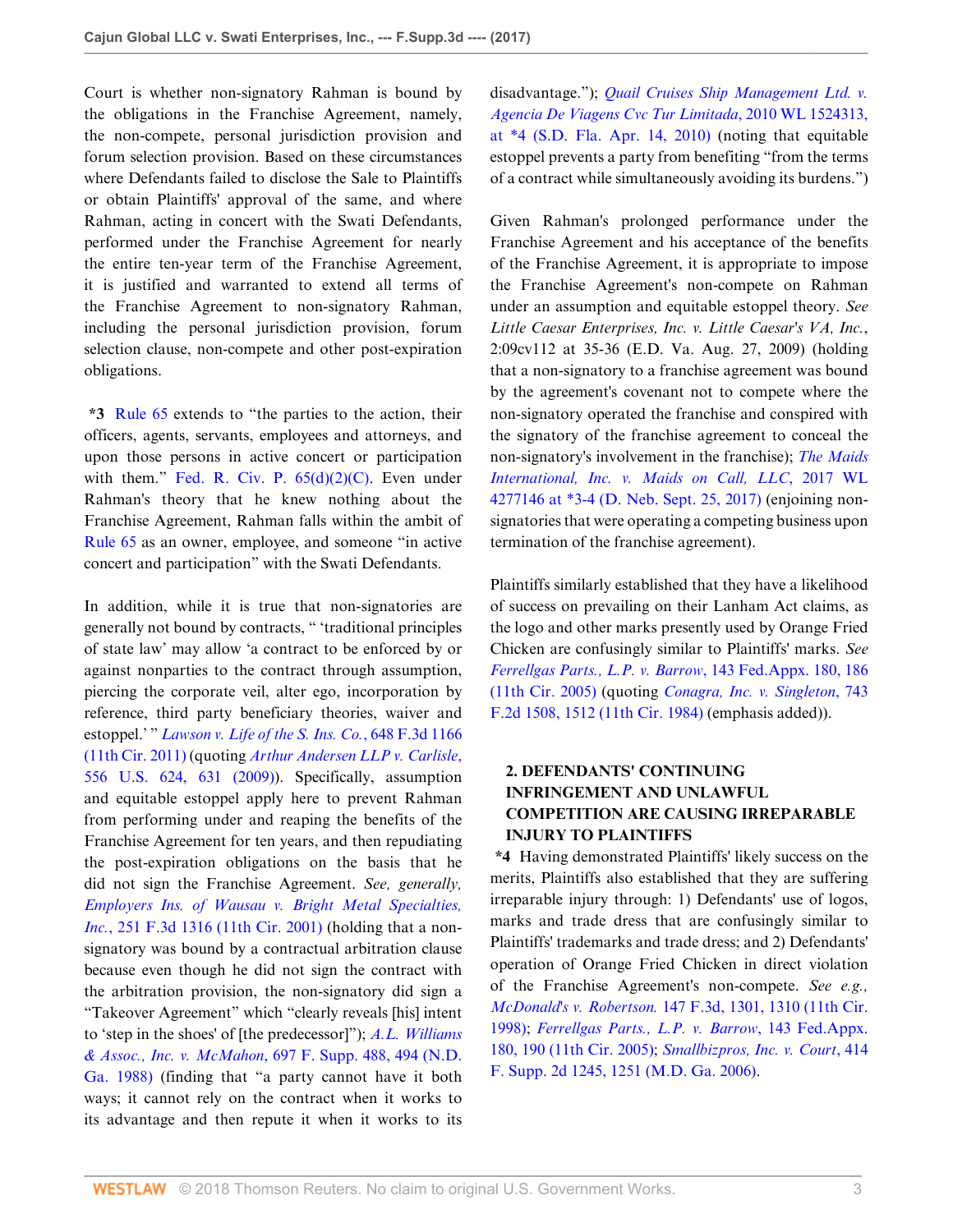# **3. THE THREATENED INJURY TO PLAINITFFS OUTWEIGHS ANY THREATENED HARM TO DEFENDANTS**

Plaintiffs also established that the injury to them outweighs any harm to Defendants. "Generally, a franchisee that has breached the terms of its franchise agreement cannot then complain of harm from an injunction to prevent further violations of the agreement." *[Winmark Corp v. Brenoby Sports, Inc.](http://www.westlaw.com/Link/Document/FullText?findType=Y&serNum=2033835214&pubNum=0007903&originatingDoc=I42a4a320f27911e7b393b8b5a0417f3d&refType=RP&fi=co_pp_sp_7903_1224&originationContext=document&vr=3.0&rs=cblt1.0&transitionType=DocumentItem&contextData=(sc.Default)#co_pp_sp_7903_1224)*, 32 F. Supp. [3d 1206, 1224 \(S.D. Fla. 2014\)](http://www.westlaw.com/Link/Document/FullText?findType=Y&serNum=2033835214&pubNum=0007903&originatingDoc=I42a4a320f27911e7b393b8b5a0417f3d&refType=RP&fi=co_pp_sp_7903_1224&originationContext=document&vr=3.0&rs=cblt1.0&transitionType=DocumentItem&contextData=(sc.Default)#co_pp_sp_7903_1224). Here, Plaintiffs have established that Defendants' ongoing operations of Orange Fried Chicken along with the use of confusingly similar marks and logos at the Restaurant would further damage Plaintiffs' reputation and undermine their franchise system. As such, Plaintiffs have satisfied their burden that the balance of the harms weighs in their favor.

## **4. THE INJUNCTION IS NOT ADVERSE TO THE PUBLIC INTEREST**

Plaintiffs also established that the requested injunction against Defendants is not adverse to the public interest. The public interest is served by supporting contractual enforcements that fortify the franchise system itself. *See Burger King Corp. v. Majeed*[, 805 F. Supp. 994, 1006 \(S.D.](http://www.westlaw.com/Link/Document/FullText?findType=Y&serNum=1992186418&pubNum=0000345&originatingDoc=I42a4a320f27911e7b393b8b5a0417f3d&refType=RP&fi=co_pp_sp_345_1006&originationContext=document&vr=3.0&rs=cblt1.0&transitionType=DocumentItem&contextData=(sc.Default)#co_pp_sp_345_1006) [Fla. 1992\).](http://www.westlaw.com/Link/Document/FullText?findType=Y&serNum=1992186418&pubNum=0000345&originatingDoc=I42a4a320f27911e7b393b8b5a0417f3d&refType=RP&fi=co_pp_sp_345_1006&originationContext=document&vr=3.0&rs=cblt1.0&transitionType=DocumentItem&contextData=(sc.Default)#co_pp_sp_345_1006)

## **5. THE EXERCISE OF PERSONAL JURISDICTION OVER RAHMAN IS PROPER AND VENUE IS PROPER**

As discussed *supra*, the Court has determined that the Franchise Agreement is binding on Rahman. As such, the personal jurisdiction and forum selection clauses in the Franchise Agreement (which provide for both personal jurisdiction over the franchisee and venue in this Court) are likewise binding on Rahman. Notably, Rahman does challenge the enforceability of these provisions. Rather, he merely argues these provisions are not binding on him because he did not sign the Franchise Agreement. This Court disagrees. *See [Lipcon v. Underwriters at Lloyd's,](http://www.westlaw.com/Link/Document/FullText?findType=Y&serNum=1998164124&pubNum=0000506&originatingDoc=I42a4a320f27911e7b393b8b5a0417f3d&refType=RP&fi=co_pp_sp_506_1299&originationContext=document&vr=3.0&rs=cblt1.0&transitionType=DocumentItem&contextData=(sc.Default)#co_pp_sp_506_1299) London*[, 148 F.3d 1285, 1299 \(11th Cir. 1998\)](http://www.westlaw.com/Link/Document/FullText?findType=Y&serNum=1998164124&pubNum=0000506&originatingDoc=I42a4a320f27911e7b393b8b5a0417f3d&refType=RP&fi=co_pp_sp_506_1299&originationContext=document&vr=3.0&rs=cblt1.0&transitionType=DocumentItem&contextData=(sc.Default)#co_pp_sp_506_1299) ("In order to bind a non-party to a forum selection clause, the party must be 'closely related' to the dispute such that it becomes 'foreseeable' that it will be bound."). Here, the evidence shows that Rahman is so closely related to this dispute that it was foreseeable that he would be bound by the Franchise Agreement's personal jurisdiction and forum selection clause.

In addition, because Rahman purposefully availed himself to the right to conduct business with Plaintiffs in Georgia under the Franchise Agreement, he transacted business in Georgia within the context of [O.C.G.A. § 9-10-91\(1\)](http://www.westlaw.com/Link/Document/FullText?findType=L&pubNum=1000468&cite=GAST9-10-91&originatingDoc=I42a4a320f27911e7b393b8b5a0417f3d&refType=SP&originationContext=document&vr=3.0&rs=cblt1.0&transitionType=DocumentItem&contextData=(sc.Default)#co_pp_f1c50000821b0). Rahman also had sufficient minimum contacts with Georgia, *[Int'l Shoe Co. v. Washington](http://www.westlaw.com/Link/Document/FullText?findType=Y&serNum=1945114956&pubNum=0000780&originatingDoc=I42a4a320f27911e7b393b8b5a0417f3d&refType=RP&fi=co_pp_sp_780_316&originationContext=document&vr=3.0&rs=cblt1.0&transitionType=DocumentItem&contextData=(sc.Default)#co_pp_sp_780_316)*, 326 U.S. 310, 316 [\(1945\),](http://www.westlaw.com/Link/Document/FullText?findType=Y&serNum=1945114956&pubNum=0000780&originatingDoc=I42a4a320f27911e7b393b8b5a0417f3d&refType=RP&fi=co_pp_sp_780_316&originationContext=document&vr=3.0&rs=cblt1.0&transitionType=DocumentItem&contextData=(sc.Default)#co_pp_sp_780_316) and was on notice that he may be sued in Georgia. *See [World-Wide Volkswagen Corp v. Woodson](http://www.westlaw.com/Link/Document/FullText?findType=Y&serNum=1980103085&pubNum=0000780&originatingDoc=I42a4a320f27911e7b393b8b5a0417f3d&refType=RP&fi=co_pp_sp_780_297&originationContext=document&vr=3.0&rs=cblt1.0&transitionType=DocumentItem&contextData=(sc.Default)#co_pp_sp_780_297)*, 444 U.S. [286, 297 \(1980\)](http://www.westlaw.com/Link/Document/FullText?findType=Y&serNum=1980103085&pubNum=0000780&originatingDoc=I42a4a320f27911e7b393b8b5a0417f3d&refType=RP&fi=co_pp_sp_780_297&originationContext=document&vr=3.0&rs=cblt1.0&transitionType=DocumentItem&contextData=(sc.Default)#co_pp_sp_780_297) (noting that when a person or entity "purposefully avails itself to the privilege of conducting activities within the forum State ... it has clear notice that it is subject to suit there"). As a result, Rahman is subject to the personal jurisdiction of this Court and his Motion to Dismiss for lack of personal jurisdiction, lack of venue and forum *non conveniens* is DENIED.

**\*5** Accordingly, it is hereby **ORDERED** that Defendants, and all persons acting on their behalf, in concert with, or under their control, are immediately **ENJOINED** from:

<span id="page-3-0"></span>(a) manufacturing, packaging, distributing, selling, advertising, displaying, or promoting any product or service bearing any of the Church's Chicken Marks, <sup>[3](#page-4-2)</sup> or any colorable imitation thereof at the Restaurant;

(b) displaying or using any of the Church's Chicken Marks, or any colorable imitation thereof (including without limitation the logo that is currently displayed at the Restaurant), to advertise or promote the sale of, or to identify, the Restaurant, or any product or service provided therein;

(c) making in any manner whatsoever any statement or representation, or performing any act, likely to lead members of the public to believe that Defendants, the Restaurant and the products and services provided therein, are in any manner, directly or indirectly, associated, affiliated, or connected with, or licensed, sponsored, authorized, or approved by Plaintiffs;

(d) violating the non-competition provisions of the Franchise Agreement; and

<span id="page-3-1"></span>(e) taking any action in violation of the Post-Expiration Obligations<sup>[4](#page-4-3)</sup> in the Franchise Agreement.